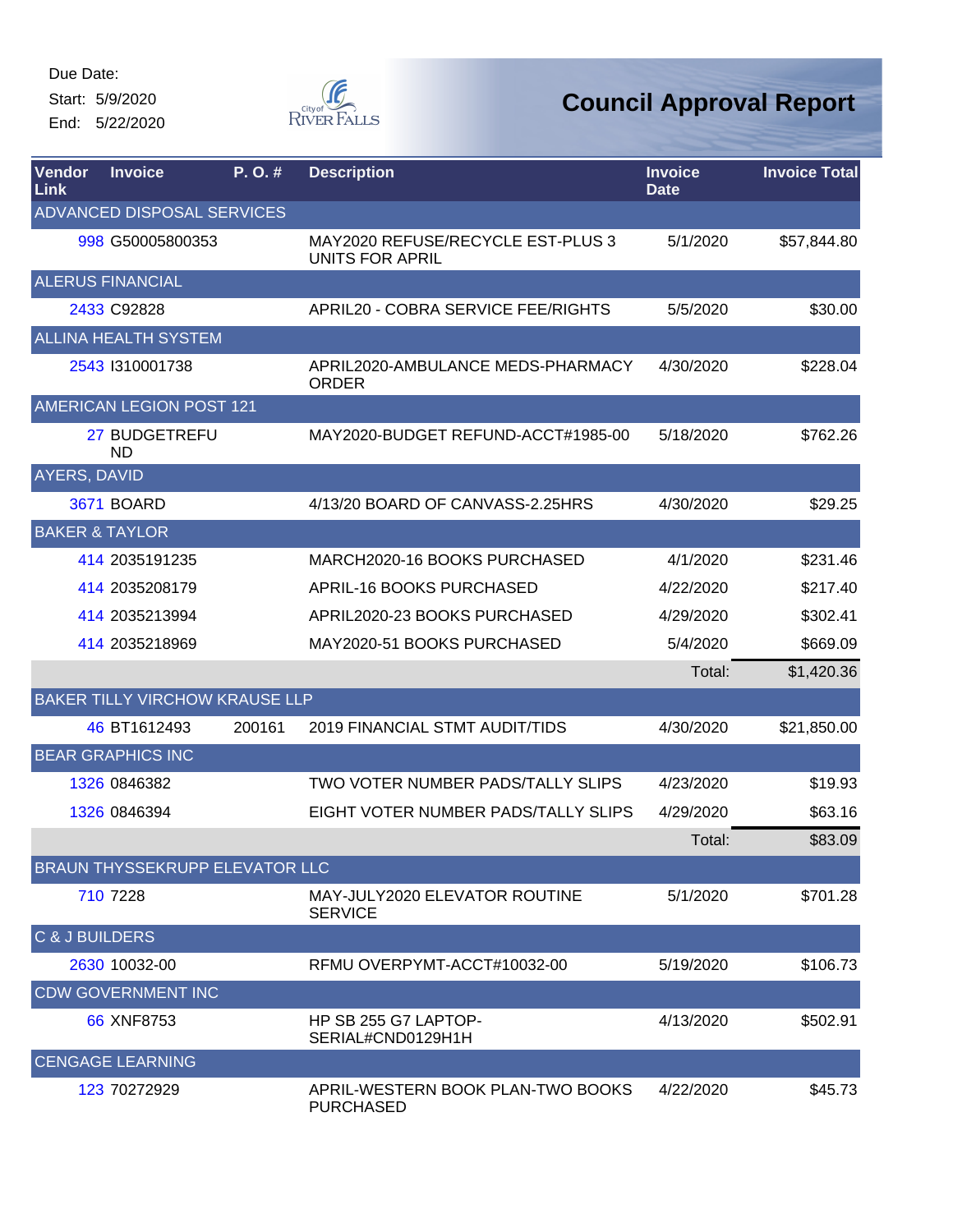Start: 5/9/2020 End: 5/22/2020



| Vendor<br>Link            | <b>Invoice</b>                      | P.O.#  | <b>Description</b>                                      | <b>Invoice</b><br><b>Date</b> | <b>Invoice Total</b> |
|---------------------------|-------------------------------------|--------|---------------------------------------------------------|-------------------------------|----------------------|
| <b>CENTURYLINK</b>        |                                     |        |                                                         |                               |                      |
|                           | 1796 1491347199                     |        | APRIL2020-OUTGOING LONG DISTANCE<br><b>FAX LINES</b>    | 4/30/2020                     | \$4.00               |
|                           | <b>CODY PLUMBING INC</b>            |        |                                                         |                               |                      |
|                           | 1140 2020                           |        | 2020-2021 PLUMBING SUPERVISOR<br><b>SERVICES</b>        | 5/15/2020                     | \$2,000.00           |
|                           | COMPUTER INTEGRATION TECHNOLOGY     |        |                                                         |                               |                      |
|                           | 379 117737                          |        | SSL RENEWAL-TRACS.RFCITY.ORG-EXP<br>10/2020             | 5/1/2020                      | \$80.00              |
|                           | <b>CONSOLIDATED LUMBER COMPANY</b>  |        |                                                         |                               |                      |
|                           | 37 4927797                          |        | THREE CEDAR POSTS-STREETS                               | 5/5/2020                      | \$53.40              |
|                           | 37 4927864                          |        | 8' GRADE CEDAR/8' TREATED IG RES                        | 5/5/2020                      | \$91.70              |
|                           |                                     |        |                                                         | Total:                        | \$145.10             |
| <b>CORE &amp; MAIN LP</b> |                                     |        |                                                         |                               |                      |
|                           | 134 M200979                         | 200158 | 2 INCH HYDRANT/COUPLINGS                                | 5/1/2020                      | \$1,693.22           |
|                           | <b>CREDIT SERVICE INTERNATIONAL</b> |        |                                                         |                               |                      |
|                           | 3843 60113                          |        | PPE 05/17/20                                            | 5/22/2020                     | \$200.00             |
|                           | <b>CROSS NURSERIES INC</b>          |        |                                                         |                               |                      |
|                           | 4284 044156                         | 200144 | Gravel Bed Trees 2020                                   | 5/5/2020                      | \$5,765.15           |
| <b>E W HOMES</b>          |                                     |        |                                                         |                               |                      |
|                           | 4461 EWREFUND                       |        | RFMU OVERPYMT-ACCT#9844-00 AND<br>#9840                 | 5/19/2020                     | \$470.20             |
| <b>EFTPS</b>              |                                     |        |                                                         |                               |                      |
|                           | 7 60109                             |        | PPE 05/17/20                                            | 5/22/2020                     | \$75,570.23          |
|                           | <b>EHLERS COMPANIES</b>             |        |                                                         |                               |                      |
|                           | 4344 83389                          |        | 2020 TID 15 CREATION                                    | 4/30/2020                     | \$9,500.00           |
|                           | <b>ENTERPRISE FM TRUST</b>          |        |                                                         |                               |                      |
|                           | 456 FBN3951246                      | 200026 | MAY2020 MOTOR POOL/BLDG INSPECTOR<br><b>LEASES</b>      | 5/5/2020                      | \$1,896.78           |
|                           | <b>EXPRESS PERSONNEL SERVICES</b>   |        |                                                         |                               |                      |
|                           | 109 23887554                        |        | WKEND 4/26 - J.HAYES-25HRS-COMM<br><b>INTERN</b>        | 4/28/2020                     | \$547.50             |
|                           | 109 23906878                        |        | WKEND 5/3/20-J.HAYES-30.50 HOURS-<br><b>COMM INTERN</b> | 5/5/2020                      | \$667.95             |
|                           | 109 23929867                        | 200036 | WKEND 5/10-T.SPAFFORD-41 HRS-TEMP<br><b>PARK MAINT</b>  | 5/12/2020                     | \$825.03             |
|                           |                                     |        |                                                         | Total:                        | \$2,040.48           |
|                           | FALKOWSKI, DERRICK                  |        |                                                         |                               |                      |
|                           | <b>3911 BOARD</b>                   |        | 4/13/20 BOARD OF CANVASS-4.5HRS                         | 4/30/2020                     | \$67.50              |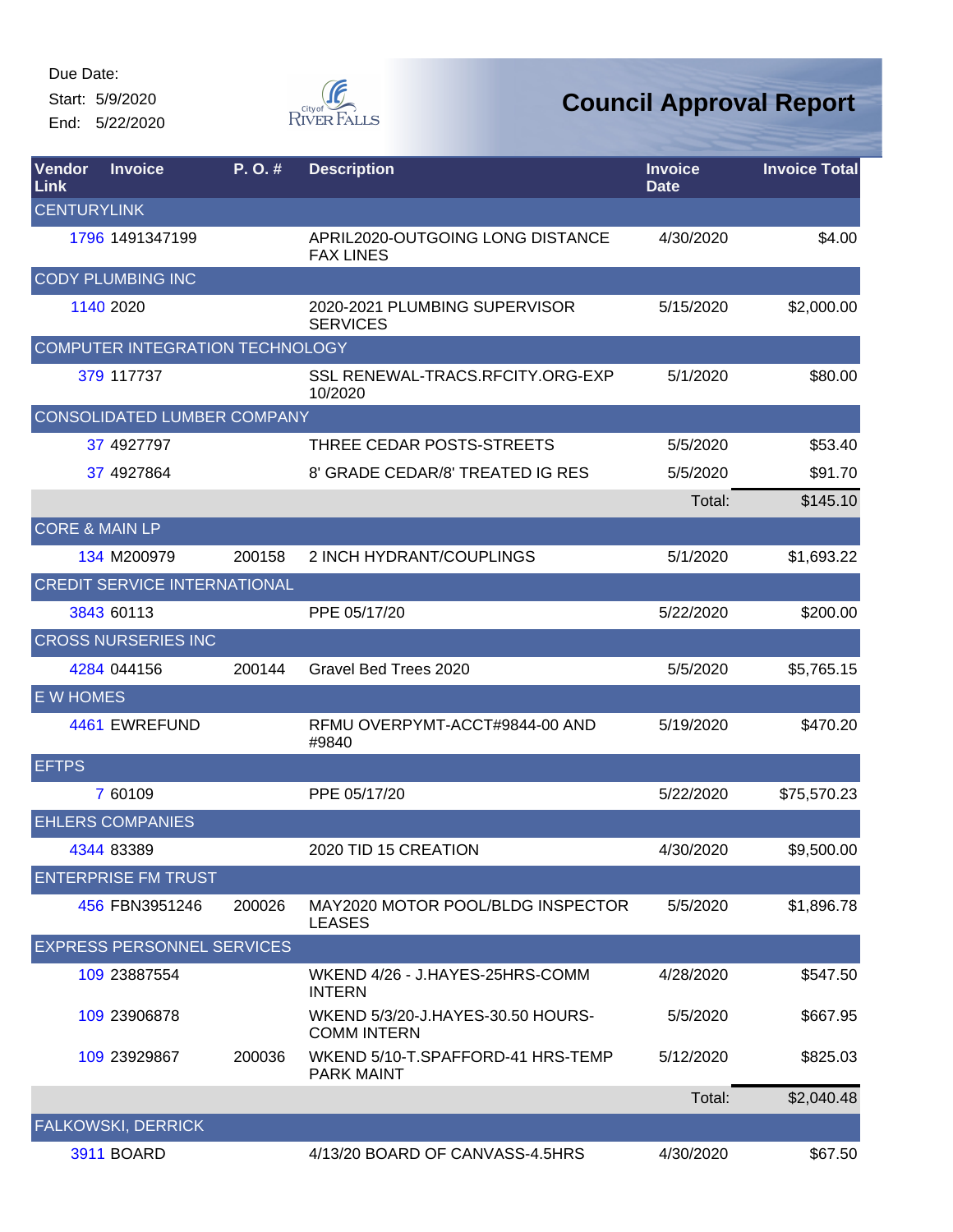Start: 5/9/2020

End: 5/22/2020



| Vendor<br>Link        | <b>Invoice</b>                         | P.O.#  | <b>Description</b>                                           | <b>Invoice</b><br><b>Date</b> | <b>Invoice Total</b> |
|-----------------------|----------------------------------------|--------|--------------------------------------------------------------|-------------------------------|----------------------|
|                       | 3911 MAY2020                           |        | 5/12/20 ELECTION - 37HRS                                     | 5/14/2020                     | \$555.00             |
|                       |                                        |        |                                                              | Total:                        | \$622.50             |
|                       | <b>FBG SERVICE CORPORATION</b>         |        |                                                              |                               |                      |
|                       | 364 872671                             | 200024 | APRIL2020 JANITORIAL SERVICES<br><b>CONTRACT</b>             | 4/30/2020                     | \$3,166.00           |
|                       | 364 872671-1                           |        | <b>COVID-CITY HALL ELECTIONS</b><br><b>CLEANING/SUPPLIES</b> | 4/30/2020                     | \$1,700.00           |
|                       |                                        |        |                                                              | Total:                        | \$4,866.00           |
|                       | FIRST NATIONAL BANK - RF SECTION 125   |        |                                                              |                               |                      |
|                       | 6 60108                                |        | PPE 05/17/20                                                 | 5/22/2020                     | \$4,407.08           |
|                       | FIRST NATIONAL BANK OF RIVER FALLS INC |        |                                                              |                               |                      |
|                       | <b>115 MAYLOAN5514</b>                 |        | MAY LOAN XXX5514-STERLING<br>PONDS/FUTURE FIRE               | 5/11/2020                     | \$38,655.27          |
|                       | <b>FORUM COMMUNICATION CO</b>          |        |                                                              |                               |                      |
|                       | 234 CL01761265                         |        | APRIL2020-WI LEGALS - PLAN COMM MTG<br><b>CANCELLED</b>      | 4/30/2020                     | \$6.29               |
|                       | 234 CL01761032                         |        | APRIL2020-WI LEGALS-COUNCIL AGENDA                           | 4/30/2020                     | \$72.38              |
|                       | 234 CL01761268                         |        | APRIL2020-WI LEGALS-ELECTION MACHINE<br><b>TESTING</b>       | 4/30/2020                     | \$28.31              |
|                       | 234 2191588                            |        | APRIL2020-WI LEGALS/NOTICES                                  | 4/30/2020                     | \$594.20             |
|                       | 234 2193654                            |        | APRIL2020-LIBRARIAN CONTACTS/DIGITAL<br><b>BOOST</b>         | 4/30/2020                     | \$112.00             |
|                       |                                        |        |                                                              | Total:                        | \$813.18             |
|                       | <b>FREEMAN PROPERTIES</b>              |        |                                                              |                               |                      |
|                       | 3975 MAY2020                           |        | MAY2020 SOLAR REFUND-ACCT#1158-00                            | 5/18/2020                     | \$68.46              |
|                       | <b>GENERAL COMMUNICATIONS INC</b>      |        |                                                              |                               |                      |
|                       | 126 282330                             | 200153 | RADIOS FOR NEW FIRE ENGINE                                   | 5/8/2020                      | \$15,916.10          |
|                       | <b>GRACE PAULSON</b>                   |        |                                                              |                               |                      |
|                       | 937 MAY2020                            |        | MAY2020 SOLAR REFUND-ACCT#5856-00                            | 5/18/2020                     | \$122.38             |
| <b>GRAF, LINNET M</b> |                                        |        |                                                              |                               |                      |
|                       | 3965 MAY2020                           |        | 5/12/20 ELECTION-7.25HRS                                     | 5/14/2020                     | \$94.25              |
| <b>GRANICUS LLC</b>   |                                        |        |                                                              |                               |                      |
|                       | 4285 126245                            | 200164 | <b>GRANICUS ANNUAL MAINTENANCE FEES</b>                      | 5/1/2020                      | \$11,016.26          |
|                       | <b>HODGSON, SUSAN</b>                  |        |                                                              |                               |                      |
|                       | <b>3832 BOARD</b>                      |        | 4/13/20 BOARD OF CANVASS-2.25HRS                             | 4/30/2020                     | \$33.75              |
|                       | 3832 MAY2020                           |        | 5/12/20 ELECTION - 10.5HRS                                   | 5/14/2020                     | \$136.50             |
|                       |                                        |        |                                                              | Total:                        | \$170.25             |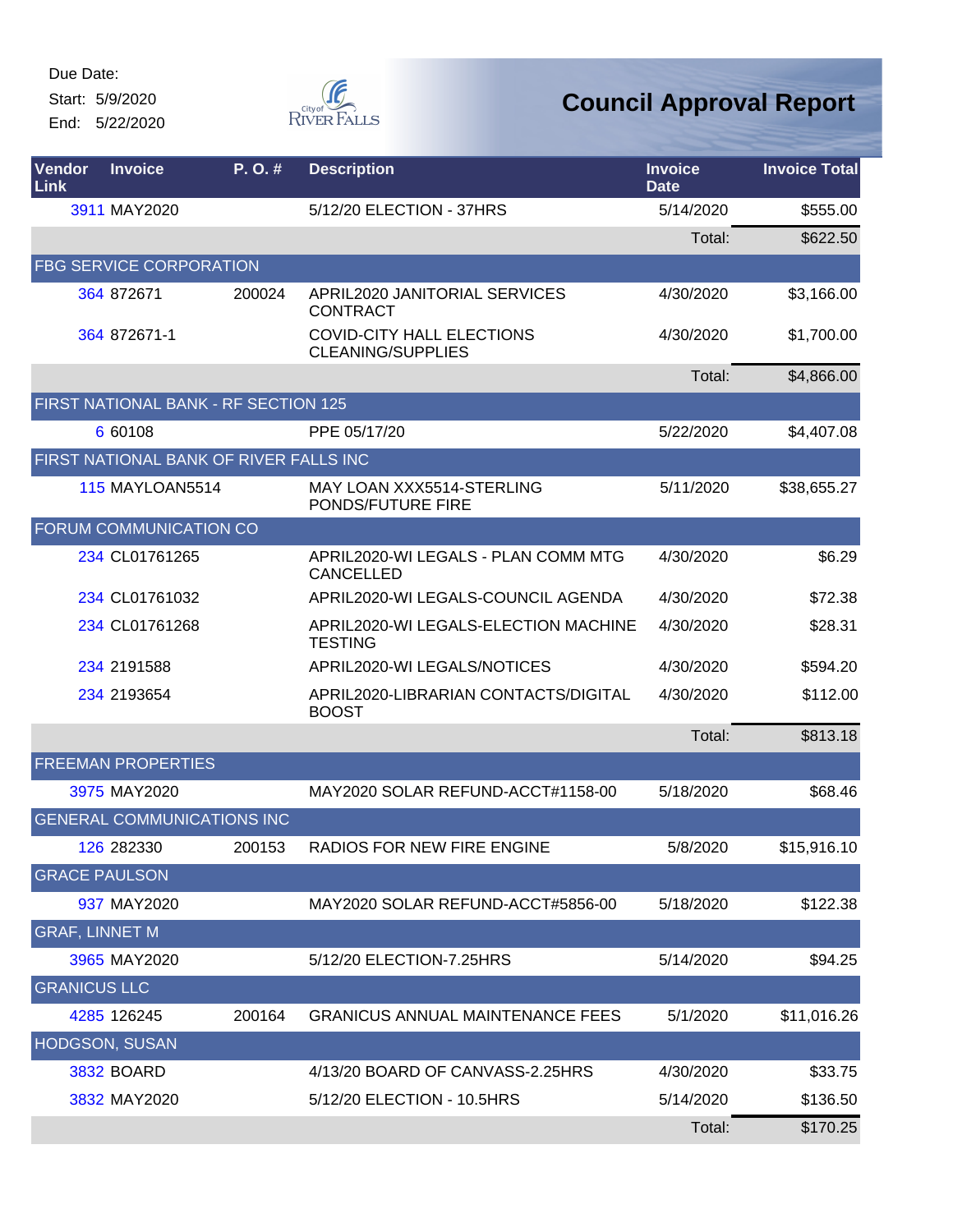Start: 5/9/2020

End: 5/22/2020



| Vendor<br>Link           | <b>Invoice</b>                          | $P. O.$ #                           | <b>Description</b>                                      | <b>Invoice</b><br><b>Date</b> | <b>Invoice Total</b> |
|--------------------------|-----------------------------------------|-------------------------------------|---------------------------------------------------------|-------------------------------|----------------------|
|                          | <b>HUDSON PHYSICIANS SC</b>             |                                     |                                                         |                               |                      |
|                          | 145 800370410520                        |                                     | APRIL2020 EMPLOYMENT EXAMS/TESTS                        | 4/30/2020                     | \$541.00             |
|                          | <b>HUEBSCH LAUNDRY COMPANY</b>          |                                     |                                                         |                               |                      |
|                          | 146 4505379                             | 200039                              | 5/6/20 WASTEWATER DEPT UNIFORMS                         | 5/6/2020                      | \$46.31              |
|                          | 146 4505376                             | 200042                              | 5/6 ELECTRIC DEPT UNIFORMS                              | 5/6/2020                      | \$290.34             |
|                          | 146 4505377                             | 200038                              | 5/6 WATER DEPT UNIFORMS                                 | 5/6/2020                      | \$40.54              |
|                          | 146 4505378                             | 200043                              | 5/6 PW UNIFORMS                                         | 5/6/2020                      | \$116.58             |
|                          |                                         |                                     |                                                         | Total:                        | \$493.77             |
| <b>I&amp;S GROUP INC</b> |                                         |                                     |                                                         |                               |                      |
|                          | 2787 64482                              | 190145                              | APRIL2020-GLEN PARK SITE<br><b>IMPROVEMENTS</b>         | 4/30/2020                     | \$504.00             |
|                          |                                         | INDIANHEAD FEDERATED LIBRARY SYSTEM |                                                         |                               |                      |
|                          | 655 220222                              |                                     | 2020 COOPERATIVE PURCHASE OF<br><b>LIBRARY SUPPLIES</b> | 5/12/2020                     | \$1,619.13           |
|                          | <b>INNOVATIVE ELECTRIC LLC</b>          |                                     |                                                         |                               |                      |
|                          | 4427 1038                               | 200133                              | FINAL LED LIGHTING UPGRADE-LIBRARY                      | 4/30/2020                     | \$5,565.85           |
|                          |                                         |                                     | INTERNATIONAL CITY MGMT ASSOC RETIREMENT CORP           |                               |                      |
|                          | 1 60104                                 |                                     | PPE 05/17/20                                            | 5/22/2020                     | \$21,599.40          |
|                          | 1 60105                                 |                                     | PPE 05/17/20                                            | 5/22/2020                     | \$1,342.89           |
|                          |                                         |                                     |                                                         | Total:                        | \$22,942.29          |
|                          | <b>IVERSON LASER ENGRAVING INC</b>      |                                     |                                                         |                               |                      |
|                          | 177 0039472                             |                                     | LASER MARK 16X4 MAPLE BOARD                             | 4/29/2020                     | \$18.00              |
| <b>JOE FISCHER</b>       |                                         |                                     |                                                         |                               |                      |
|                          | 4462 9879-06                            |                                     | RFMU OVERPYMT-ACCT#9879-06                              | 5/19/2020                     | \$44.36              |
|                          | JOHNSON, NADINE                         |                                     |                                                         |                               |                      |
|                          | 3856 MAY2020                            |                                     | 5/12/20 ELECTION - 13.75HRS                             | 5/14/2020                     | \$178.75             |
| <b>KWIK TRIP</b>         |                                         |                                     |                                                         |                               |                      |
|                          | <b>172 APRIL20</b><br><b>MOTOR FUEL</b> |                                     | APRIL2020 MOTOR FUEL STMT                               | 4/30/2020                     | \$4,004.27           |
| <b>LA RUE, PATRICIA</b>  |                                         |                                     |                                                         |                               |                      |
|                          | 1839 MAY2020                            |                                     | 5/12/20 ELECTION - 7.75HRS                              | 5/14/2020                     | \$100.75             |
|                          | <b>LAKES COFFEE LLC</b>                 |                                     |                                                         |                               |                      |
|                          | 4064 12047                              |                                     | 3/12/20 LIBRARY COFFEE ORDER                            | 4/30/2020                     | \$69.00              |
| LEICHTLE, KURT           |                                         |                                     |                                                         |                               |                      |
|                          | 507 MAY2020                             |                                     | 5/12/20 ELECTION - 6HRS                                 | 5/14/2020                     | \$78.00              |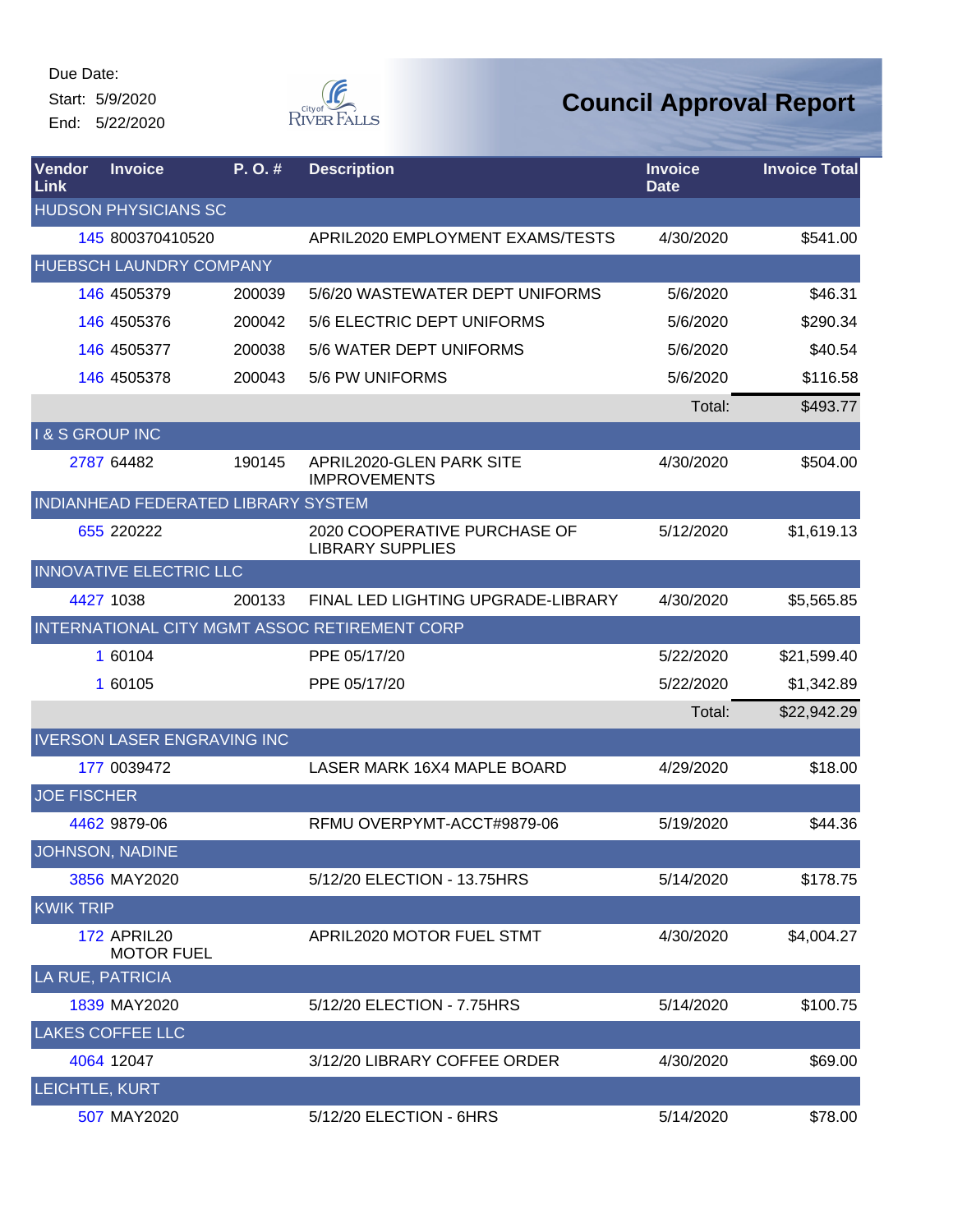Start: 5/9/2020 End: 5/22/2020



| Vendor<br>Link  | <b>Invoice</b>                       | P. O. # | <b>Description</b>                                       | <b>Invoice</b><br><b>Date</b> | <b>Invoice Total</b> |
|-----------------|--------------------------------------|---------|----------------------------------------------------------|-------------------------------|----------------------|
|                 | <b>LEXISNEXIS RISK DATA MGMT INC</b> |         |                                                          |                               |                      |
|                 | 3765 1703497-<br>20200430            |         | APRIL2020 ADVANCED PEOPLE SEARCH<br>FEE                  | 4/30/2020                     | \$51.50              |
|                 | <b>LOFFLER COMPANIES INC</b>         |         |                                                          |                               |                      |
|                 | 182 26878578                         |         | APRIL2020-AMBULANCE KONICA MINOLTA<br><b>BASE PYMT</b>   | 4/16/2020                     | \$123.00             |
|                 | 182 412975286                        |         | MAY2020-PW KONICA MINOLTA<br><b>BASE/OVERAGES</b>        | 5/1/2020                      | \$190.63             |
|                 | 182 26936204                         |         | MAY2020-FIRE DEPT KONICA MINOLTA<br><b>BASE PYMT</b>     | 5/1/2020                      | \$137.51             |
|                 | 182 26936205                         |         | MAY2020-WASTEWATER KONICA MINOLTA<br><b>BASE PYMT</b>    | 5/1/2020                      | \$107.45             |
|                 | 182 26936203                         |         | MAY2020-ADMIN/MAILROOM KONICA<br><b>MINOLTA BASE/USE</b> | 5/1/2020                      | \$446.44             |
|                 | 182 26936203-1                       |         | MAY2020-COURT/CSR KONICA MINOLTA                         | 5/1/2020                      | \$160.00             |
|                 |                                      |         |                                                          | Total:                        | \$1,165.03           |
|                 | METERING & TECHNOLOGY SOLUTIONS      |         |                                                          |                               |                      |
|                 | 451 16910                            |         | 50 LOW LEAD STRAIGHT METER<br><b>COUPLINGS</b>           | 5/6/2020                      | \$502.42             |
|                 | 451 16955                            | 200160  | <b>ITRON WATER METER/FLANGE/RUBBER</b><br><b>GASKET</b>  | 5/13/2020                     | \$1,880.02           |
|                 |                                      |         |                                                          | Total:                        | \$2,382.44           |
|                 | MIDWEST WELL SERVICES INC            |         |                                                          |                               |                      |
|                 | 3165 16786                           | 200162  | <b>EMERGENCY REPAIR SHAFT/COUPLINGS-</b><br>WELL#4       | 4/30/2020                     | \$3,995.50           |
| MILLER, ALEISHA |                                      |         |                                                          |                               |                      |
|                 | <b>1540 SPRING2020</b>               |         | <b>JAN-MAY2020 ENERGY EDUCATION IN</b><br><b>SCHOOLS</b> | 4/30/2020                     | \$3,480.00           |
|                 | <b>MISSISSIPPI WELDERS</b>           |         |                                                          |                               |                      |
|                 | 568 3208683                          |         | AMBULANCE-TWO CYLINDERS MEDICAL<br><b>OXYGEN</b>         | 4/28/2020                     | \$130.90             |
| <b>MITEL</b>    |                                      |         |                                                          |                               |                      |
|                 | 4458 33875384                        |         | APRIL/MAY/JUNE MITEL PHONE SERVICES                      | 5/1/2020                      | \$46.03              |
| MOTTAZ, CAROLE  |                                      |         |                                                          |                               |                      |
|                 | 1077 BUDGETREFU<br><b>ND</b>         |         | MAY2020-BUDGET REFUND-ACCT#2546-03                       | 5/18/2020                     | \$154.11             |
|                 | <b>MY RECEPTIONIST LLC</b>           |         |                                                          |                               |                      |
|                 | 4185 S02203-042920                   |         | MAY2020-RFMU AFTER HOURS SERVICE                         | 5/1/2020                      | \$100.00             |
|                 | <b>OGDEN ENGINEERING COMPANY INC</b> |         |                                                          |                               |                      |
|                 | 203 20-3536D                         | 200159  | APRIL2020-JUGHANDLE PROJECT<br><b>SERVICES</b>           | 4/30/2020                     | \$1,069.30           |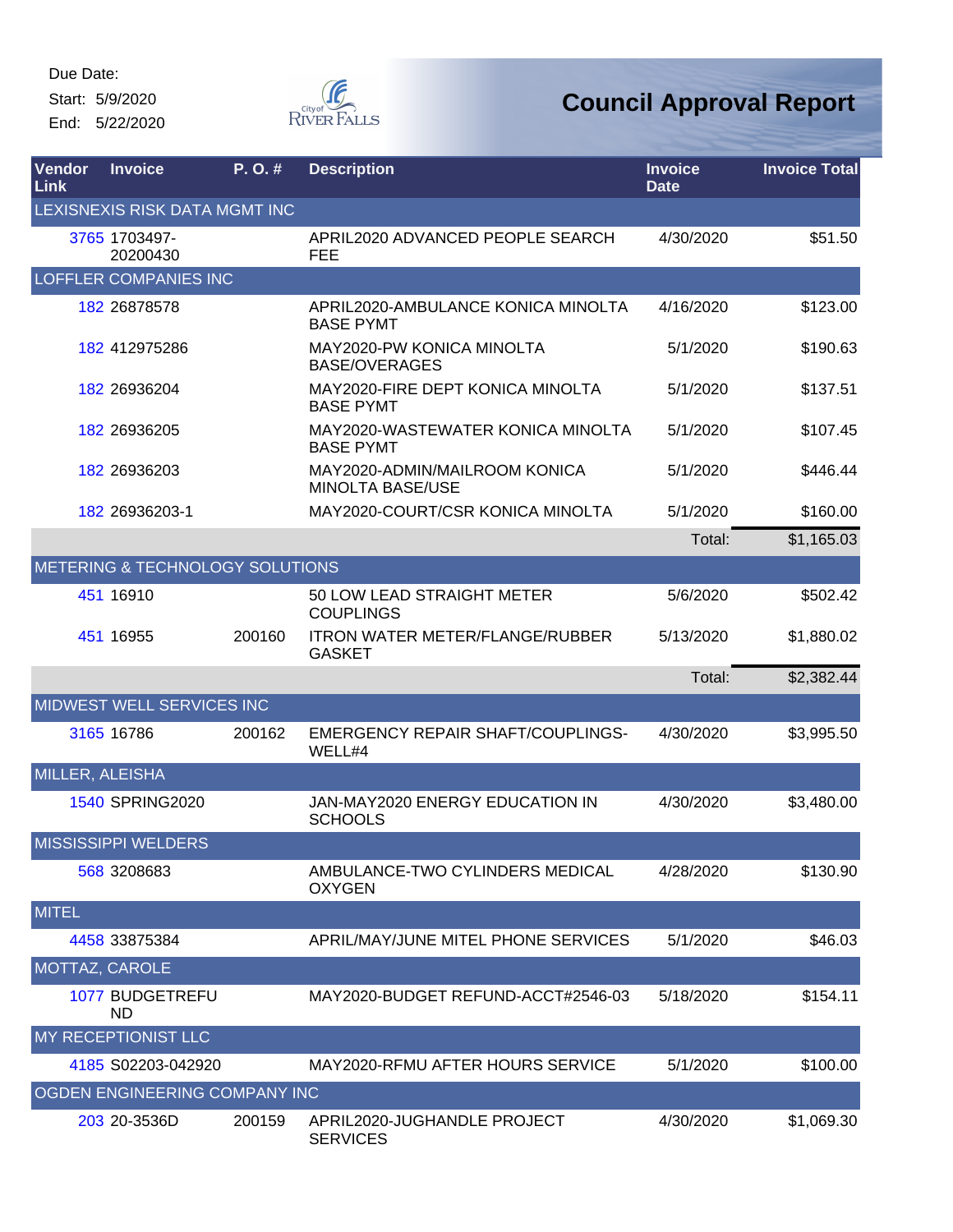Start: 5/9/2020 End: 5/22/2020



| Vendor<br>Link         | <b>Invoice</b>                         | P. O. # | <b>Description</b>                                           | <b>Invoice</b><br><b>Date</b> | <b>Invoice Total</b> |
|------------------------|----------------------------------------|---------|--------------------------------------------------------------|-------------------------------|----------------------|
|                        | <b>ONE TIME PAY VENDOR</b>             |         |                                                              |                               |                      |
|                        | 9999 JESSICAREIN                       |         | <b>RAIN BARRELL REBATE</b>                                   | 5/1/2020                      | \$30.00              |
|                        | PALMQUIST, JOEL K                      |         |                                                              |                               |                      |
|                        | 4454 MAY2020                           |         | 5/12/20 ELECTION - 13.75HRS                                  | 5/14/2020                     | \$178.75             |
| <b>PELION BENEFITS</b> |                                        |         |                                                              |                               |                      |
|                        | 5 60107                                |         | PPE 05/17/20                                                 | 5/22/2020                     | \$2,431.89           |
|                        | PIERCE COUNTY TREASURER                |         |                                                              |                               |                      |
|                        | 210 APRIL2020                          |         | APRIL2020 JAIL/DWI/INTERLOCK                                 | 4/30/2020                     | \$533.10             |
| <b>PRINT ART</b>       |                                        |         |                                                              |                               |                      |
|                        | 1064 4444                              |         | <b>JUDGE GORMAN-1000 BUSINESS CARDS</b>                      | 5/5/2020                      | \$89.00              |
|                        | <b>PRUDENT MAN ADVISORS LLC</b>        |         |                                                              |                               |                      |
|                        | 4399 127436                            |         | APRIL2020 FINANCE/ENV MGMT FEES                              | 4/30/2020                     | \$353.79             |
|                        | PUBLIC SERVICE COMMISSION OF WISCONSIN |         |                                                              |                               |                      |
|                        | 216 2004-I-05110                       |         | APRIL2020-APPLICATION/AUTH TO ADJUST<br><b>ELEC RATES</b>    | 4/30/2020                     | \$169.89             |
|                        | QUADIENT FINANCE USA INC               |         |                                                              |                               |                      |
|                        | 4403 APRIL2020                         |         | APRIL2020-POSTAGE MACHINE FUNDS                              | 4/23/2020                     | \$2,714.07           |
|                        | <b>QUADIENT LEASING USA INC</b>        |         |                                                              |                               |                      |
|                        | 4459 N8290546-<br>#01007629            |         | MARCH2020-MAY2020 POSTAGE MACHINE<br><b>LEASE</b>            | 4/30/2020                     | \$784.62             |
| <b>RAVERTY JASON</b>   |                                        |         |                                                              |                               |                      |
|                        | 4463 REFUND                            |         | REFUND-CANCELLED SHELTER DUE TO<br><b>COVID</b>              | 5/20/2020                     | \$125.00             |
|                        | REECE ELECTRICAL DESIGN LLC            |         |                                                              |                               |                      |
|                        | 959 888-REISSUE                        | 200128  | <b>GLEN PARK PAVILION-INSTALL</b><br>CONDUIT/120VOLT         | 5/1/2020                      | \$4,803.12           |
|                        | 959 889-REISSUE                        | 200128  | <b>GLEN PARK PAVILION-INSTALL</b><br>POWER/CIRCUITS/BREAKERS | 5/1/2020                      | \$2,575.94           |
|                        |                                        |         |                                                              | Total:                        | \$7,379.06           |
|                        | RFMU PAYMENTS OR REFUNDS               |         |                                                              |                               |                      |
|                        | 990610 ALANONEILL                      |         | MAY2020-BUDGET REFUND-ACCT#1822-00                           | 5/18/2020                     | \$329.13             |
|                        | 990610 SUSAN J<br><b>OLSEN</b>         |         | MAY2020-BUDGET REFUND-ACCT#2394-00                           | 5/18/2020                     | \$166.07             |
|                        | 990610 MRSROMANMA<br><b>IER</b>        |         | MAY2020 BUDGET REFUNDS-ACCT#2816-00                          | 5/18/2020                     | \$127.31             |
|                        | 990610 DAVIDMICHELE<br><b>LAFONTAI</b> |         | MAY2020-BUDGET REFUND-ACCT#3160-01                           | 5/18/2020                     | \$224.02             |
|                        | 990610 MICHAELMICH<br><b>ELLEJOHNS</b> |         | MAY2020-BUDGET REFUND-ACCT#3288-01                           | 5/18/2020                     | \$270.87             |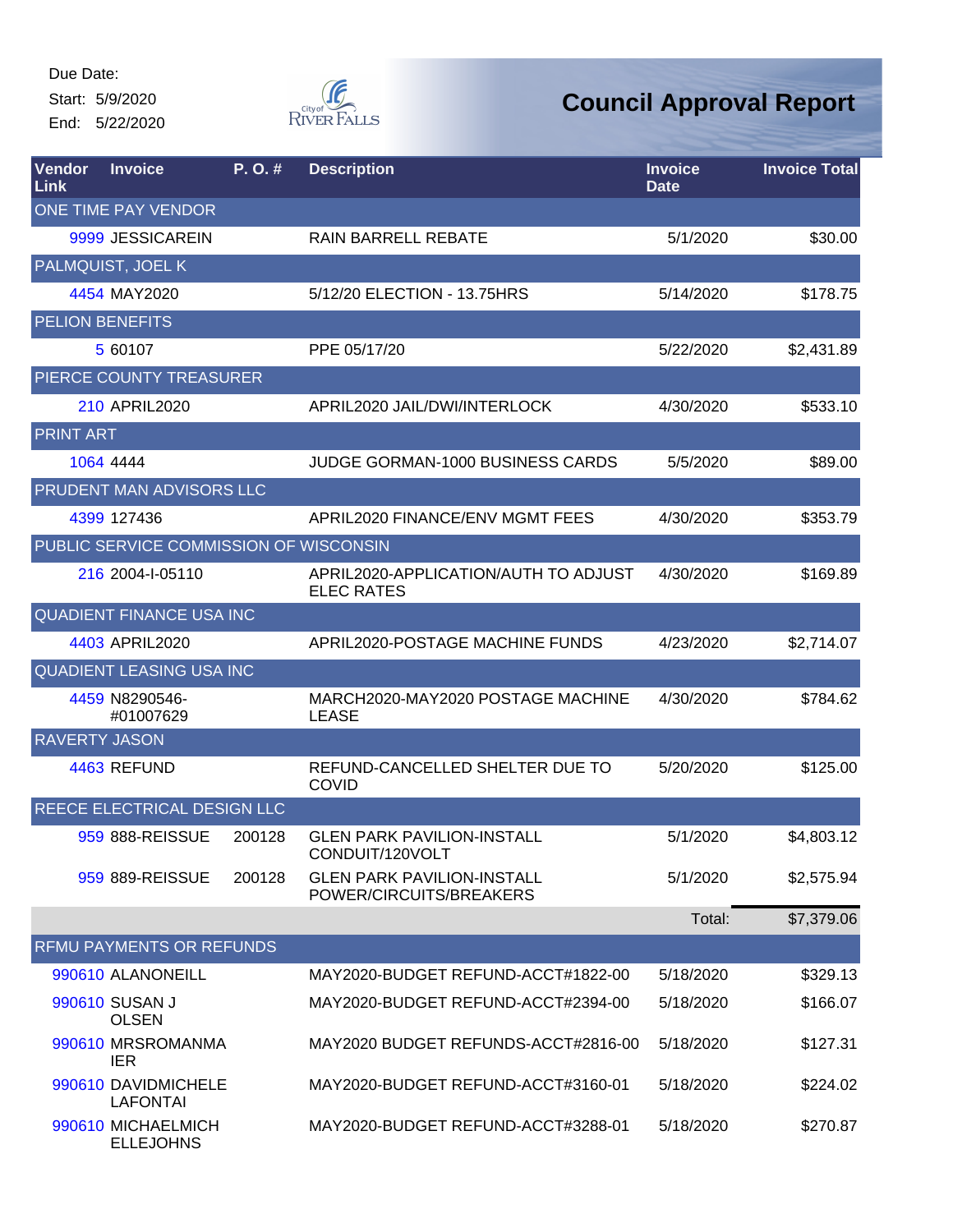Start: 5/9/2020

End: 5/22/2020



| <b>Vendor</b><br><b>Link</b> | <b>Invoice</b>                         | P.O.# | <b>Description</b>                 | <b>Invoice</b><br><b>Date</b> | <b>Invoice Total</b> |
|------------------------------|----------------------------------------|-------|------------------------------------|-------------------------------|----------------------|
|                              | 990610 MATTHEWLISO<br>N                |       | MAY2020-BUDGET REFUND-ACCT#3570-02 | 5/18/2020                     | \$413.40             |
|                              | 990610 DANKRISTYTR<br><b>EICHEL</b>    |       | MAY2020-BUDGET REFUND-ACCT#5327-03 | 5/18/2020                     | \$278.04             |
|                              | 990610 VICKISTRATTO<br>N               |       | MAY2020-BUDGET REFUND-ACCT#5489-00 | 5/18/2020                     | \$127.61             |
|                              | 990610 JIMMYSMITH                      |       | MAY2020-BUDGET REFUND-ACCT#6782-01 | 5/18/2020                     | \$140.05             |
|                              | 990610 SHIRLEYOBER<br><b>MUELLER</b>   |       | MAY2020-BUDGET REFUND-ACCT#6814-06 | 5/18/2020                     | \$227.99             |
|                              | 990610 RODNEYMILLE<br>R                |       | MAY2020-BUDGET REFUND-ACCT#6891-02 | 5/18/2020                     | \$504.13             |
|                              | 990610 CALVINPECHA<br><b>CEK</b>       |       | MAY2020-BUDGET REFUND-ACCT#7012-01 | 5/18/2020                     | \$635.00             |
|                              | 990610 DARLENESERE<br><b>NE</b>        |       | MAY2020-BUDGET REFUND-ACCT#7202-01 | 5/18/2020                     | \$165.00             |
|                              | 990610 LUCINDASANVI<br><b>DGE</b>      |       | MAY2020-BUDGET REFUND-ACCT#7577-02 | 5/18/2020                     | \$133.20             |
|                              | 990610 BONNIEANDER<br>SON              |       | MAY2020-BUDGET REFUND-ACCT#9237-00 | 5/18/2020                     | \$280.05             |
|                              | 990610 DONNALOREN<br><b>ZEN</b>        |       | MAY2020-BUDGET REFUND-ACCT#1819-00 | 5/18/2020                     | \$217.70             |
|                              | 990610 BRENDABISHO<br>P                |       | MAY2020-BUDGET REFUND-ACCT#2113-00 | 5/18/2020                     | \$158.45             |
|                              | 990610 JENNIFERSCO<br><b>TTROBBINS</b> |       | MAY2020-BUDGET REFUND-ACCT#2116-00 | 5/18/2020                     | \$342.93             |
|                              | 990610 PAULCUDD                        |       | MAY2020-BUDGET REFUND-ACCT#2454-00 | 5/18/2020                     | \$123.80             |
|                              | 990610 EZEKIELLUTHE<br><b>RAN</b>      |       | MAY2020-BUDGET REFUND-ACCT#2714-00 | 5/18/2020                     | \$5,915.04           |
|                              | 990610 MICHAELPOME<br><b>ROY</b>       |       | MAY2020-BUDGET REFUND-ACCT#3023-00 | 5/18/2020                     | \$257.55             |
|                              | 990610 ALANNAKELLE<br>R                |       | MAY2020-BUDGET REFUND-ACCT#3030-01 | 5/18/2020                     | \$443.70             |
|                              | 990610 PAMELAORVIN<br><b>HANDY</b>     |       | MAY2020-BUDGET REFUND-ACCT#3066-00 | 5/18/2020                     | \$227.62             |
|                              | 990610 LARRYLARSON                     |       | MAY2020-BUDGET REFUND-ACCT#3107-00 | 5/18/2020                     | \$152.69             |
|                              | 990610 JAYWOLLAN                       |       | MAY2020-BUDGET REFUND-ACCT#3234-00 | 5/18/2020                     | \$212.01             |
|                              | 990610 MONICAWHEEL<br>ER               |       | MAY2020-BUDGET REFUND-ACCT#3390-02 | 5/18/2020                     | \$399.43             |
|                              | 990610 MARILYNANDE<br><b>RSON</b>      |       | MAY2020-BUDGET REFUND-ACCT#3555-00 | 5/18/2020                     | \$385.82             |
|                              | 990610 TAMMYVASAVA<br>DA               |       | MAY2020-BUDGET REFUND-ACCT#3560-00 | 5/18/2020                     | \$186.07             |
|                              | 990610 TURNINGPOIN<br>т                |       | MAY2020-BUDGET REFUND-ACCT#4130-00 | 5/18/2020                     | \$484.45             |
|                              | 990610 JAYKILLIAN                      |       | MAY2020-BUDGET REFUND-ACCT#4832-00 | 5/18/2020                     | \$166.62             |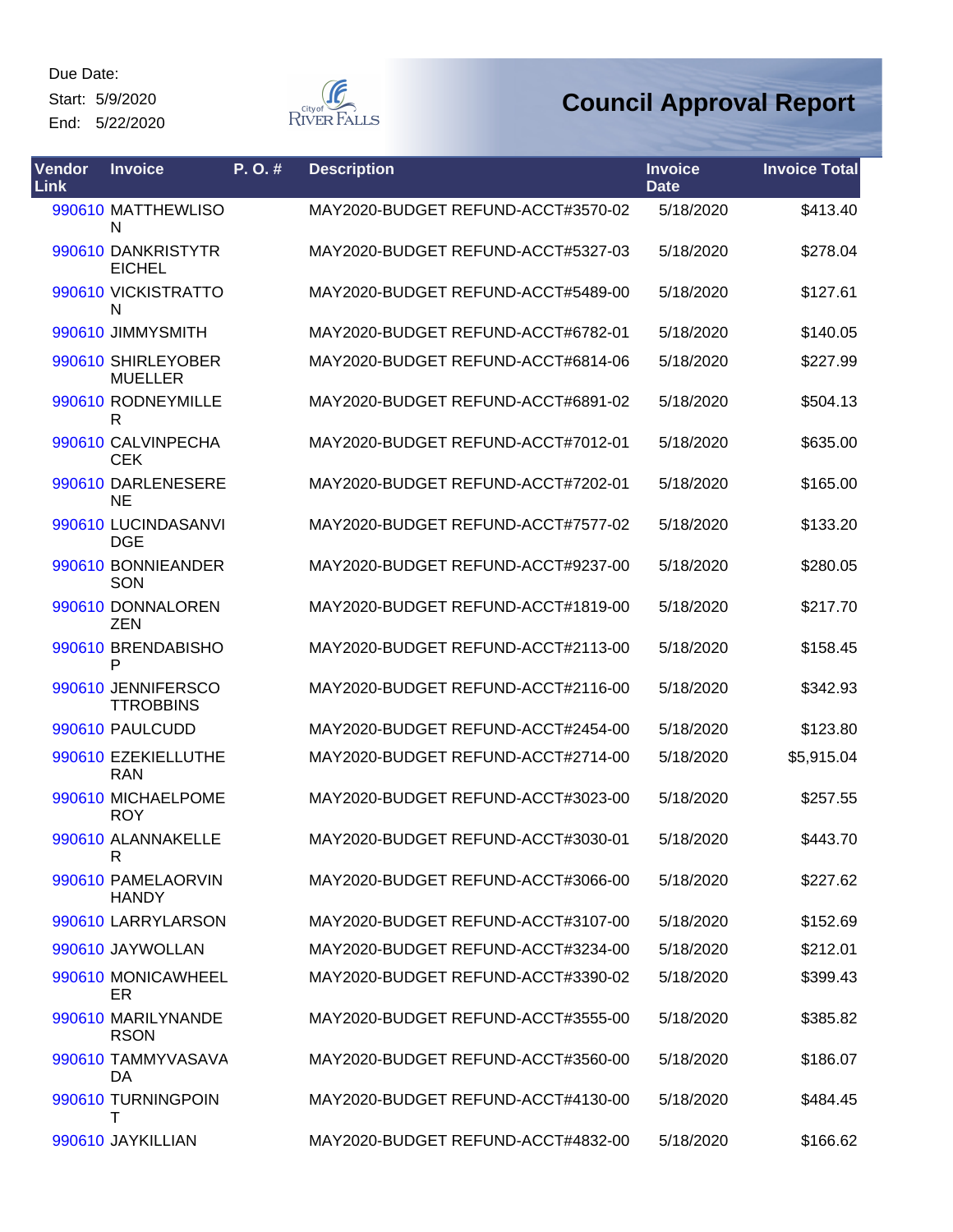Start: 5/9/2020

End: 5/22/2020



| Vendor<br>Link | <b>Invoice</b>                         | P. O. # | <b>Description</b>                 | <b>Invoice</b><br><b>Date</b> | <b>Invoice Total</b> |
|----------------|----------------------------------------|---------|------------------------------------|-------------------------------|----------------------|
|                | 990610 DEBORAHTON<br><b>SAGER</b>      |         | MAY2020-BUDGET REFUND-ACCT#4979-02 | 5/18/2020                     | \$273.98             |
|                | 990610 JOSEPHSIMON<br>ET               |         | MAY2020-BUDGET REFUND-ACCT#5119-00 | 5/18/2020                     | \$141.47             |
|                | 990610 COLETTEGROT<br>HE               |         | MAY2020-BUDGET REFUND-ACCT#5281-00 | 5/18/2020                     | \$151.80             |
|                | 990610 ROBERTLANE                      |         | MAY2020-BUDGET REFUND-ACCT#5400-01 | 5/18/2020                     | \$336.23             |
|                | 990610 SHARONHOWI<br>E                 |         | MAY2020-BUDGET REFUND-ACCT#5484-01 | 5/18/2020                     | \$163.30             |
|                | 990610 JENNIFERCON<br>DE               |         | MAY2020-BUDGET REFUND-ACCT#5921-00 | 5/18/2020                     | \$320.27             |
|                | 990610 MONIQUEJOHN<br><b>SQUIRE</b>    |         | MAY2020-BUDGET REFUND-ACCT#5942-00 | 5/18/2020                     | \$158.77             |
|                | 990610 PENKERTPRO<br><b>PERTIES</b>    |         | MAY2020-BUDGET REFUND-ACCT#6538-02 | 5/18/2020                     | \$170.08             |
|                | 990610 DENNISBLEVIN<br>S               |         | MAY2020-BUDGET REFUND-ACCT#6711-01 | 5/18/2020                     | \$135.63             |
|                | 990610 WANDAFOSTE<br>R                 |         | MAY2020-BUDGET REFUND-ACCT#6791-02 | 5/18/2020                     | \$132.00             |
|                | 990610 RENAEKURTZ                      |         | MAY2020-BUDGET REFUND-ACCT#6831-03 | 5/18/2020                     | \$163.14             |
|                | 990610 CHRISTINAAND<br><b>REWKRUEG</b> |         | MAY2020-BUDGET REFUND-ACCT#6842-00 | 5/18/2020                     | \$166.11             |
|                | 990610 GARYHETRICK                     |         | MAY2020-BUDGET REFUND-ACCT#7111-01 | 5/18/2020                     | \$231.35             |
|                | 990610 MARYCRAIGH<br><b>OFLAND</b>     |         | MAY2020-BUDGET REFUND-ACCT#7135-01 | 5/18/2020                     | \$201.17             |
|                | 990610 ERICKLUMB                       |         | MAY2020-BUDGET REFUND-ACCT#7663-01 | 5/18/2020                     | \$180.23             |
|                | 990610 JSCOTTLINDA<br><b>HILTGEN</b>   |         | MAY2020-BUDGET REFUND-ACCT#7865-02 | 5/18/2020                     | \$211.41             |
|                | 990610 CHADAMANDA<br><b>NOLDE</b>      |         | MAY2020-BUDGET REFUND-ACCT#8274-01 | 5/18/2020                     | \$176.92             |
|                | 990610 STEVENSUSAN<br><b>NELSON</b>    |         | MAY2020-BUDGET REFUND-ACCT#8354-01 | 5/18/2020                     | \$195.82             |
|                | 990610 KERMITPAULS<br><b>ON</b>        |         | MAY2020-BUDGET REFUND-ACCT#8356-01 | 5/18/2020                     | \$254.13             |
|                | 990610 JODIKENTKITT<br><b>LESON</b>    |         | MAY2020-BUDGET REFUND-ACCT#9293-01 | 5/18/2020                     | \$236.92             |
|                | 990610 JODIJALOWITZ<br><b>BROWN</b>    |         | MAY2020-BUDGET REFUND-ACCT#1842-01 | 5/18/2020                     | \$306.28             |
|                | 990610 SAMANTHAOH<br><b>MANN</b>       |         | RFMU OVERPYMT-ACCT#1476-16         | 5/19/2020                     | \$51.00              |
|                | 990610 OLIVIADEBELS                    |         | RFMU OVERPYMT-ACCT#1655-23         | 5/19/2020                     | \$28.25              |
|                | 990610 DIANEWRZOSE<br>Κ                |         | RFMU OVERPYMT-ACCT#1888-16         | 5/19/2020                     | \$119.25             |
|                | 990610 JAMESMOE                        |         | RFMU OVERPYMT-ACCT#2599-03         | 5/19/2020                     | \$12.37              |
|                | 990610 JOEBOLES                        |         | RFMU OVERPYMT-ACCT#4883-12         | 5/19/2020                     | \$23.07              |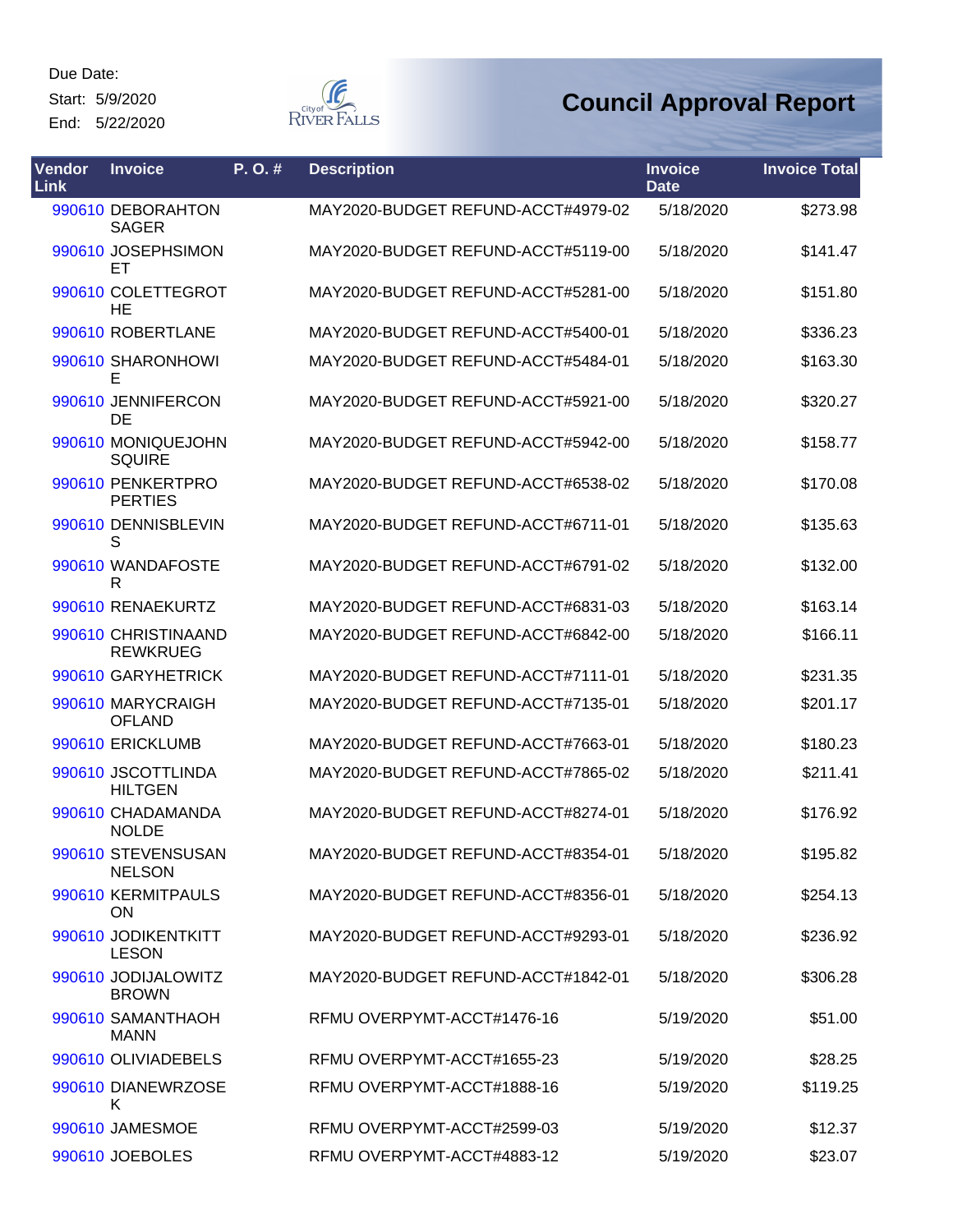Start: 5/9/2020

End: 5/22/2020



| Vendor<br>Link      | <b>Invoice</b>                           | P.O.#  | <b>Description</b>                                      | <b>Invoice</b><br><b>Date</b> | <b>Invoice Total</b> |
|---------------------|------------------------------------------|--------|---------------------------------------------------------|-------------------------------|----------------------|
|                     | 990610 JUSTINMAJETI<br>С                 |        | RFMU OVERPYMT-ACCT#4964-15                              | 5/19/2020                     | \$134.15             |
|                     | 990610 DALEDOPKINS                       |        | RFMU OVERPYMT-ACCT#5685-04                              | 5/19/2020                     | \$38.21              |
|                     | 990610 HUNTERTRAYN<br><b>OR</b>          |        | RFMU OVERPYMT-ACCT#6002-20                              | 5/19/2020                     | \$38.64              |
|                     | 990610 NICOLESISSON                      |        | RFMU OVERPYMT-ACCT#6481-20                              | 5/19/2020                     | \$80.86              |
|                     | 990610 CURTJACKBRU<br><b>NS</b>          |        | RFMU OVERPYMT-ACCT#7286-04                              | 5/19/2020                     | \$134.26             |
|                     | 990610 LINDSEYBARS<br><b>NESS</b>        |        | RFMU OVERPYMT-ACCT#7326-03                              | 5/19/2020                     | \$112.07             |
|                     | 990610 MASONJOINER                       |        | RFMU OVERPYMT-ACCT#7892-00                              | 5/19/2020                     | \$18.51              |
|                     | 990610 AMYTRYBA                          |        | RFMU OVERPYMT-ACCT#8656-01                              | 5/19/2020                     | \$327.44             |
|                     | 990610 JAMESSHERRI<br>LL                 |        | RFMU OVERPYMT-ACCT#9761-01                              | 5/19/2020                     | \$28.90              |
|                     |                                          |        |                                                         | Total:                        | \$19,149.74          |
|                     | RIVER FALLS CHAMBER OF COMMERCE INC      |        |                                                         |                               |                      |
|                     | 225 401A                                 |        | MAY2020-TWO CHAMBER CHECKS-<br><b>APPLICANE REBATES</b> | 5/11/2020                     | \$100.00             |
|                     | RIVER FALLS POLICE ASSOCIATION           |        |                                                         |                               |                      |
|                     | 9 60110                                  |        | PPE 05/17/20                                            | 5/22/2020                     | \$626.40             |
| <b>RUNNING INC</b>  |                                          |        |                                                         |                               |                      |
|                     | 1573 22893                               | 200088 | April2020 Taxi Management Services                      | 4/30/2020                     | \$14,810.71          |
| <b>SAVATREE LLC</b> |                                          |        |                                                         |                               |                      |
|                     | 772 7354669                              | 200060 | APRIL2020-REMOVE TREE/HAUL BRUSH<br>AND WOOD            | 4/27/2020                     | \$330.00             |
|                     | ST CROIX COUNTY HIGHWAY DEPARTMENT       |        |                                                         |                               |                      |
|                     | 956 293                                  | 200084 | April2020 Spray Patching                                | 4/18/2020                     | \$1,936.45           |
|                     | <b>ST CROIX COUNTY TREASURER</b>         |        |                                                         |                               |                      |
|                     | 252 APRIL2020                            |        | APRIL2020 JAIL/DWI/INTERLOCK                            | 4/30/2020                     | \$112.95             |
|                     | <b>STAFFORD ROSENBAUM LLP</b>            |        |                                                         |                               |                      |
|                     | 2522 1237466                             |        | APRIL2020-EXTRATERRITORIAL<br><b>SUBDIVISION ORD</b>    | 4/30/2020                     | \$627.50             |
| <b>STATE OF WI</b>  |                                          |        |                                                         |                               |                      |
|                     | 259 APRIL2020                            |        | APRIL2020 PENALTY ASSESSMENT                            | 4/30/2020                     | \$1,430.00           |
|                     | STATE OF WI DEPT OF EMPLOYEE TRUST FUNDS |        |                                                         |                               |                      |
|                     | 11 60111                                 |        | MAY 2020                                                | 5/22/2020                     | \$94,264.34          |
|                     | STATE OF WI, DEPT OF CHILDREN & FAMILIES |        |                                                         |                               |                      |
|                     | 328 60112                                |        | PPE 05/17/20 REMIT ID# 7747159                          | 5/22/2020                     | \$456.21             |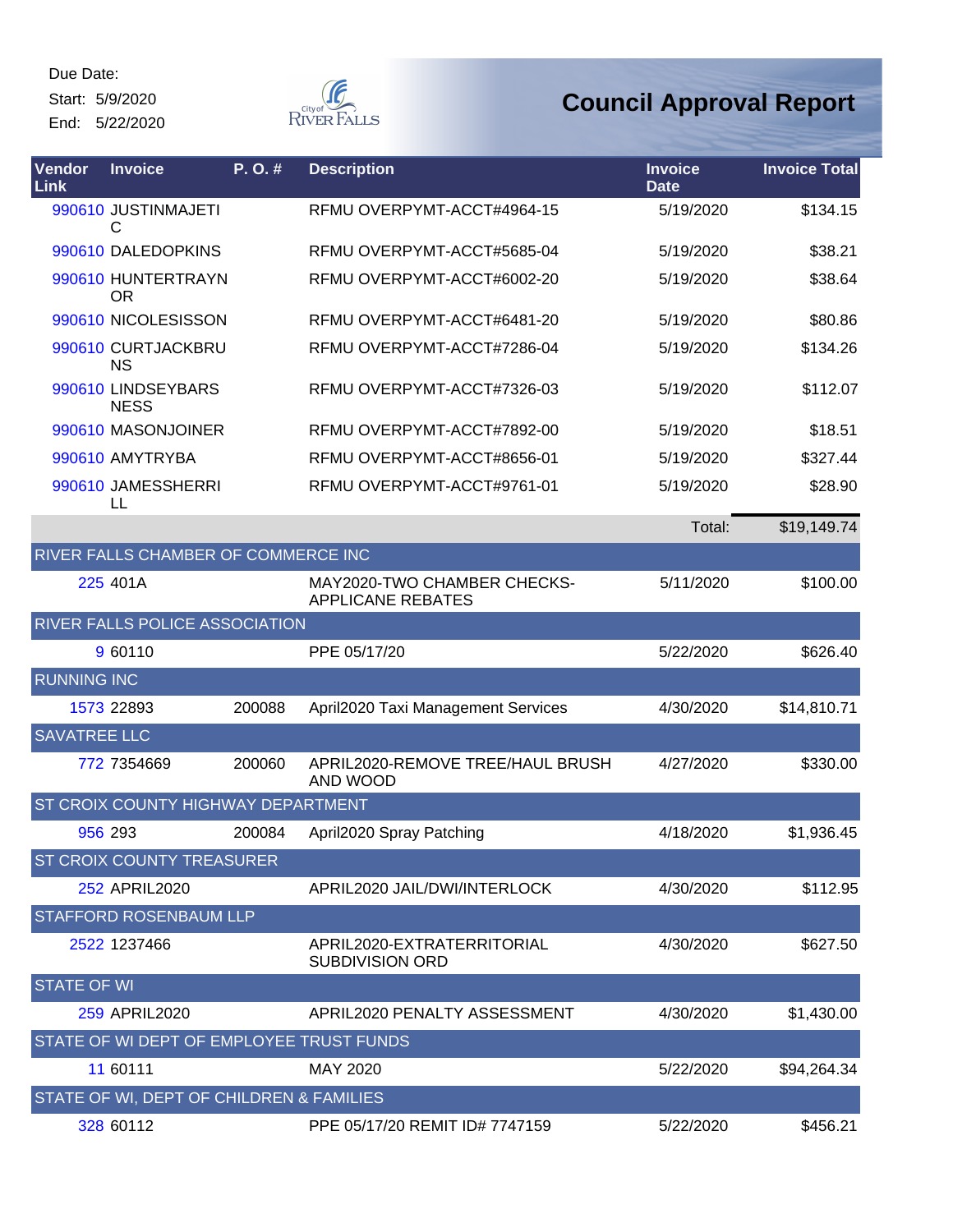Start: 5/9/2020 End: 5/22/2020  $\begin{picture}(120,110) \put(0,0){\line(1,0){150}} \put(15,0){\line(1,0){150}} \put(15,0){\line(1,0){150}} \put(15,0){\line(1,0){150}} \put(15,0){\line(1,0){150}} \put(15,0){\line(1,0){150}} \put(15,0){\line(1,0){150}} \put(15,0){\line(1,0){150}} \put(15,0){\line(1,0){150}} \put(15,0){\line(1,0){150}} \put(15,0){\line(1,0){150$ 

| Vendor<br>Link | <b>Invoice</b>                 | P. O. # | <b>Description</b>                                        | <b>Invoice</b><br><b>Date</b> | <b>Invoice Total</b> |
|----------------|--------------------------------|---------|-----------------------------------------------------------|-------------------------------|----------------------|
|                | STUART C IRBY TOOL AND SAFETY  |         |                                                           |                               |                      |
|                | 156 S011704804.00 190384<br>3  |         | STREET LIGHT POLES-INVENTORY                              | 4/27/2020                     | \$14,750.00          |
|                | SYMICEK, ANGELINA              |         |                                                           |                               |                      |
|                | 3067 MAY2020                   | 200061  | MAY2020-SAFETY COORDINATOR<br><b>SERVICES</b>             | 5/18/2020                     | \$5,833.00           |
|                | TOMASZEWSKI, FERN              |         |                                                           |                               |                      |
|                | 3853 BUDGETREFU<br>ND          |         | MAY2020-BUDGET REFUND-ACCT#2112-00                        | 5/18/2020                     | \$527.85             |
| TRACY, JODI L  |                                |         |                                                           |                               |                      |
|                | <b>3902 BOARD</b>              |         | 4/13/20 BOARD OF CANVASS - 2.25HRS                        | 4/30/2020                     | \$29.25              |
|                | 3902 MAY2020                   |         | 5/12/20 ELECTION-13.75HRS                                 | 5/14/2020                     | \$178.75             |
|                |                                |         |                                                           | Total:                        | \$208.00             |
|                | TRC ENVIRONMENTAL CORPORATION  |         |                                                           |                               |                      |
|                | 1405 405167                    | 190329  | FEB2020 - FERC & HYDRO RELICENSING                        | 4/1/2020                      | \$11,218.67          |
|                | 1405 415336                    | 190329  | APRIL2020 - FERC & HYDRO RELICENSING                      | 4/30/2020                     | \$10,418.59          |
|                |                                |         |                                                           | Total:                        | \$21,637.26          |
|                | TRILOGY CONSULTING, LLC        |         |                                                           |                               |                      |
|                | 454 1026                       | 200112  | APRIL2020-BIOSOLIDS FACILITY FINANCIAL<br><b>ANALYSIS</b> | 4/27/2020                     | \$1,072.50           |
|                | <b>TYLER TECHNOLOGIES</b>      |         |                                                           |                               |                      |
|                | 381 045-299422                 | 200157  | MUNIS SYSTEM MGMT SVC SUPPORT 6/20-<br>6/21               | 5/1/2020                      | \$42,665.54          |
|                | UNIVERSITY OF WISCONSIN SYSTEM |         |                                                           |                               |                      |
|                | 330 632887                     |         | APRIL2020 FLUORIDE                                        | 4/30/2020                     | \$52.00              |
|                | <b>US BANK NATIONAL ASSOC</b>  |         |                                                           |                               |                      |
|                | 284 5715850                    |         | AGENT FEES-2016B WI GO REF BONDS                          | 4/24/2020                     | \$450.00             |
|                | 284 571 5851                   |         | AGENT FEES-2016A SEWARAGE SYSTEM<br><b>REV BONDS</b>      | 4/24/2020                     | \$450.00             |
|                | 284 APRIL2020                  |         | APRIL2020 PCARD TRANSACTIONS                              | 5/1/2020                      | \$69,568.58          |
|                |                                |         |                                                           | Total:                        | \$70,468.58          |
|                | USIC LOCATING SERVICES LLC     |         |                                                           |                               |                      |
|                | 286 380858                     | 200146  | APRIL2020-SANITARY&SEWER LOCATES                          | 4/30/2020                     | \$3,248.00           |
|                | 286 380860                     | 200146  | APRIL2020-ELECTRIC&WATER LOCATES                          | 4/30/2020                     | \$11,692.12          |
|                |                                |         |                                                           | Total:                        | \$14,940.12          |
|                | WAPASHA CONSTRUCTION CO INC    |         |                                                           |                               |                      |
|                | 4401 PAYAPP3                   | 200120  | APRIL2020 WWTP AERATION PROJECT                           | 4/23/2020                     | \$62,342.04          |